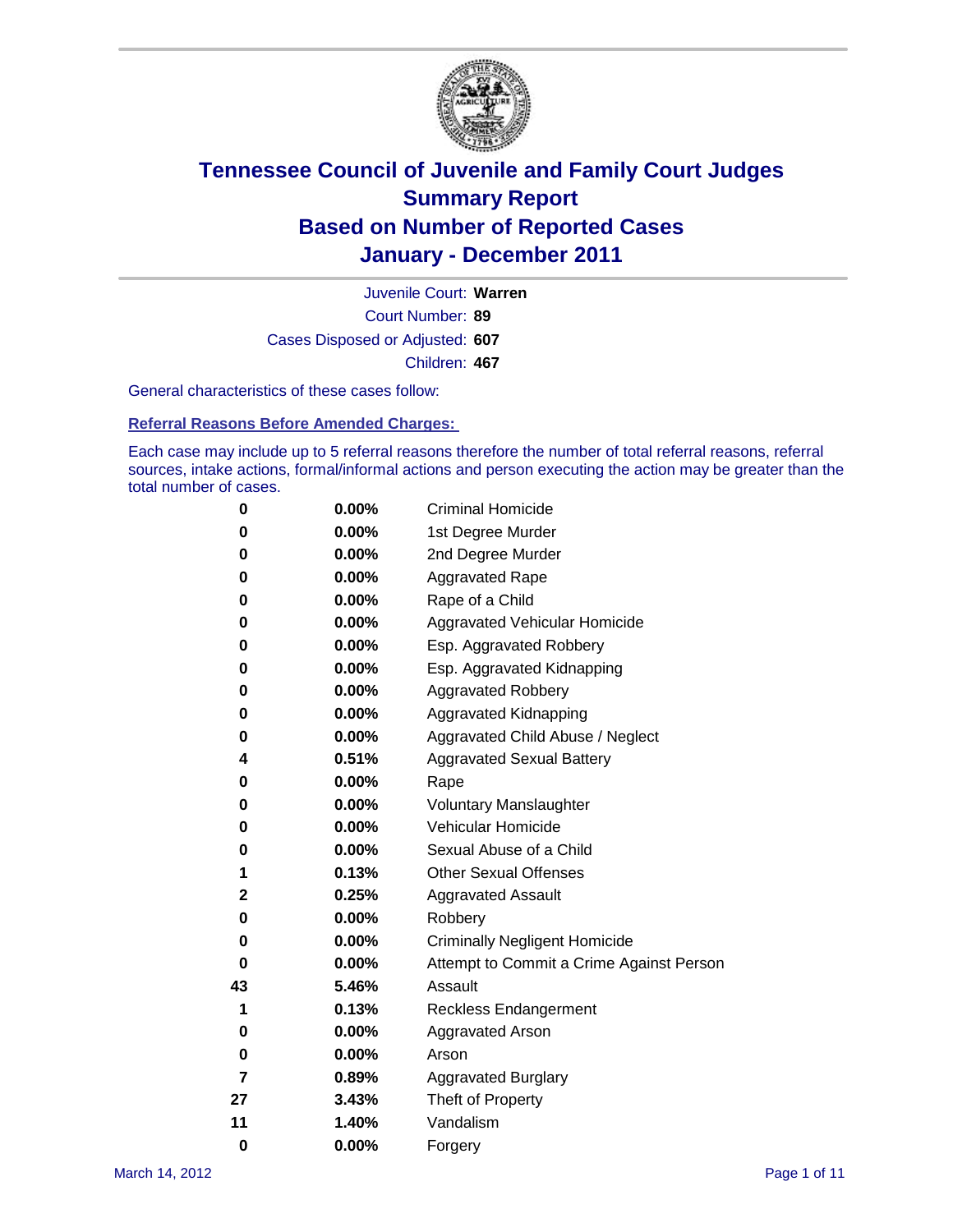

Court Number: **89** Juvenile Court: **Warren** Cases Disposed or Adjusted: **607** Children: **467**

#### **Referral Reasons Before Amended Charges:**

Each case may include up to 5 referral reasons therefore the number of total referral reasons, referral sources, intake actions, formal/informal actions and person executing the action may be greater than the total number of cases.

| $\pmb{0}$    | 0.00%    | <b>Worthless Checks</b>                                     |  |  |  |
|--------------|----------|-------------------------------------------------------------|--|--|--|
| 0            | 0.00%    | Illegal Possession / Fraudulent Use of Credit / Debit Cards |  |  |  |
| 7            | 0.89%    | <b>Burglary</b>                                             |  |  |  |
| 0            | $0.00\%$ | Unauthorized Use of a Vehicle                               |  |  |  |
| 0            | $0.00\%$ | <b>Cruelty to Animals</b>                                   |  |  |  |
| 0            | $0.00\%$ | Sale of Controlled Substances                               |  |  |  |
| 7            | 0.89%    | <b>Other Drug Offenses</b>                                  |  |  |  |
| 9            | 1.14%    | Possession of Controlled Substances                         |  |  |  |
| 0            | $0.00\%$ | <b>Criminal Attempt</b>                                     |  |  |  |
| 0            | 0.00%    | Carrying Weapons on School Property                         |  |  |  |
| 5            | 0.63%    | Unlawful Carrying / Possession of a Weapon                  |  |  |  |
| 3            | 0.38%    | <b>Evading Arrest</b>                                       |  |  |  |
| 1            | 0.13%    | Escape                                                      |  |  |  |
| 1            | 0.13%    | Driving Under Influence (DUI)                               |  |  |  |
| 13           | 1.65%    | Possession / Consumption of Alcohol                         |  |  |  |
| 4            | 0.51%    | Resisting Stop, Frisk, Halt, Arrest or Search               |  |  |  |
| 1            | 0.13%    | <b>Aggravated Criminal Trespass</b>                         |  |  |  |
| 3            | 0.38%    | Harassment                                                  |  |  |  |
| 3            | 0.38%    | Failure to Appear                                           |  |  |  |
| 1            | 0.13%    | Filing a False Police Report                                |  |  |  |
| $\mathbf{2}$ | 0.25%    | Criminal Impersonation                                      |  |  |  |
| 36           | 4.57%    | <b>Disorderly Conduct</b>                                   |  |  |  |
| 4            | 0.51%    | <b>Criminal Trespass</b>                                    |  |  |  |
| 0            | $0.00\%$ | Public Intoxication                                         |  |  |  |
| 0            | $0.00\%$ | Gambling                                                    |  |  |  |
| 265          | 33.63%   | <b>Traffic</b>                                              |  |  |  |
| 8            | 1.02%    | Local Ordinances                                            |  |  |  |
| 0            | 0.00%    | Violation of Wildlife Regulations                           |  |  |  |
| 5            | 0.63%    | Contempt of Court                                           |  |  |  |
| 58           | 7.36%    | Violation of Probation                                      |  |  |  |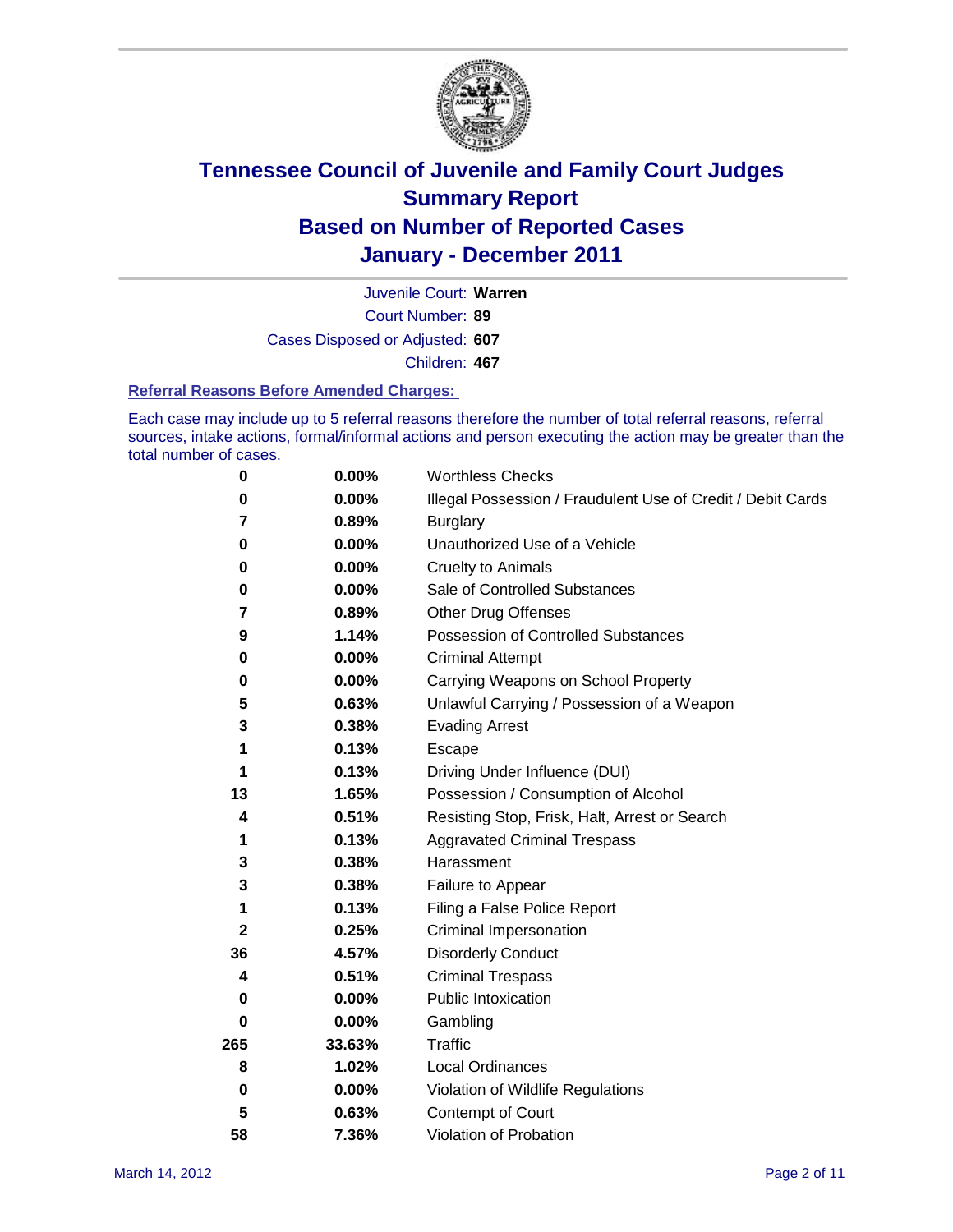

Court Number: **89** Juvenile Court: **Warren** Cases Disposed or Adjusted: **607** Children: **467**

#### **Referral Reasons Before Amended Charges:**

Each case may include up to 5 referral reasons therefore the number of total referral reasons, referral sources, intake actions, formal/informal actions and person executing the action may be greater than the total number of cases.

| 788          | 100.00%         | <b>Total Referrals</b>                   |
|--------------|-----------------|------------------------------------------|
| 2            | 0.25%           | Other                                    |
| 0            | 0.00%           | <b>Consent to Marry</b>                  |
| 0            | $0.00\%$        | <b>Request for Medical Treatment</b>     |
| 0            | 0.00%           | <b>Child Support</b>                     |
| 0            | 0.00%           | Paternity / Legitimation                 |
| 0            | 0.00%           | Visitation                               |
| 0            | $0.00\%$        | Custody                                  |
| 0            | $0.00\%$        | <b>Foster Care Review</b>                |
| 0            | $0.00\%$        | <b>Administrative Review</b>             |
| 13           | 1.65%           | <b>Judicial Review</b>                   |
| 0            | $0.00\%$        | Violation of Informal Adjustment         |
| 0            | $0.00\%$        | <b>Violation of Pretrial Diversion</b>   |
| 0            | $0.00\%$        | <b>Termination of Parental Rights</b>    |
| 0            | $0.00\%$        | Dependency / Neglect                     |
| 0            | $0.00\%$        | <b>Physically Abused Child</b>           |
| 0            | 0.00%           | <b>Sexually Abused Child</b>             |
| 10           | 1.27%           | Violation of Curfew                      |
| $\mathbf{2}$ | 0.25%           | Violation of a Valid Court Order         |
| 37           | 4.70%           | Possession of Tobacco Products           |
| $\bf{0}$     | $0.00\%$        | In-State Runaway<br>Out-of-State Runaway |
| 129<br>22    | 16.37%<br>2.79% | Truancy                                  |
| 39           | 4.95%           | Unruly Behavior                          |
|              |                 |                                          |
| $\mathbf{2}$ | 0.25%           | Violation of Aftercare                   |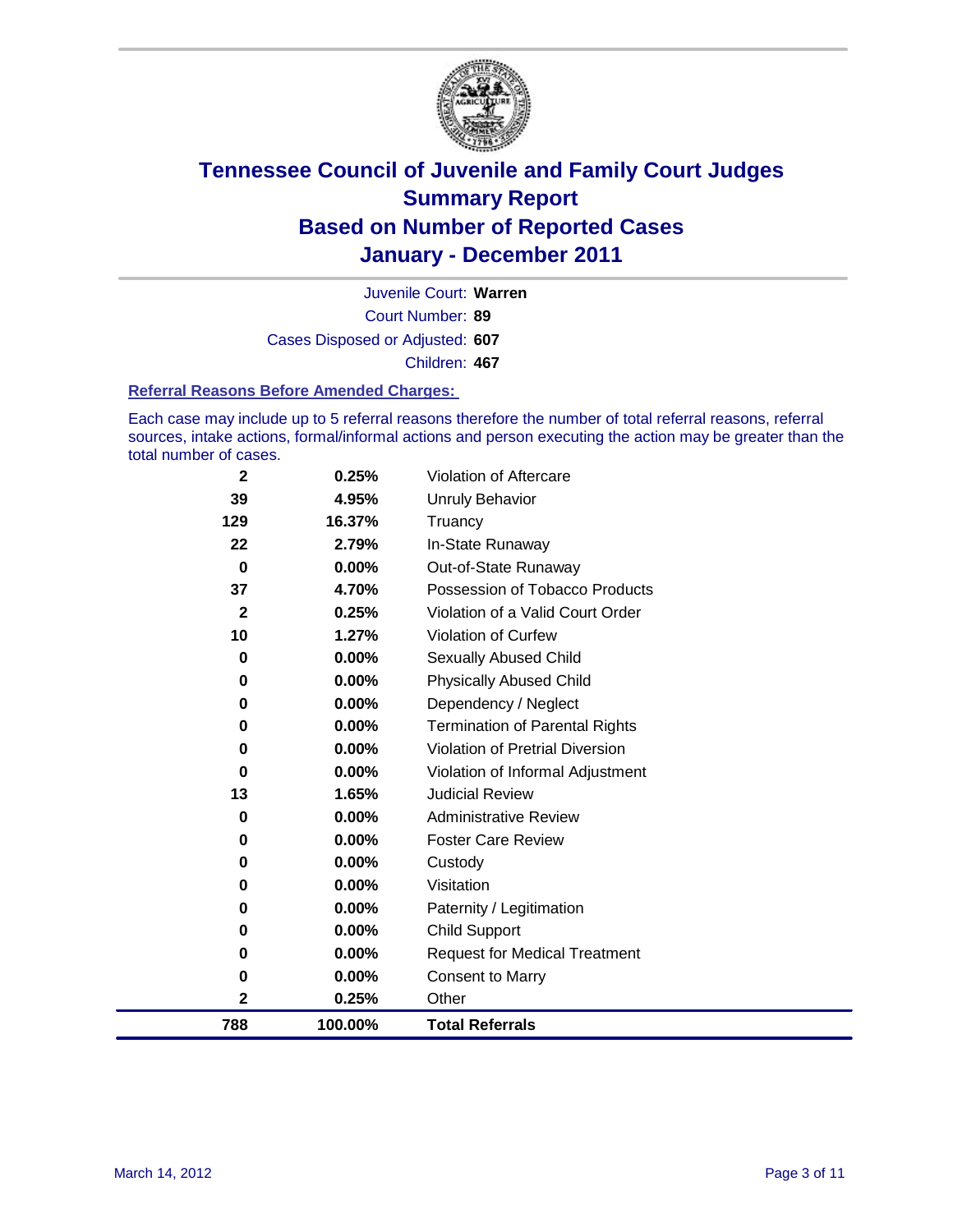

| Court Number: 89<br>Cases Disposed or Adjusted: 607<br>Children: 467<br><b>Referral Sources: 1</b> |  |
|----------------------------------------------------------------------------------------------------|--|
|                                                                                                    |  |
|                                                                                                    |  |
|                                                                                                    |  |
|                                                                                                    |  |
| 530<br>Law Enforcement<br>67.26%                                                                   |  |
| 41<br>5.20%<br>Parents                                                                             |  |
| 0.00%<br>Relatives<br>0                                                                            |  |
| 0.00%<br>Self<br>$\bf{0}$                                                                          |  |
| School<br>129<br>16.37%                                                                            |  |
| <b>CSA</b><br>$\bf{0}$<br>0.00%                                                                    |  |
| <b>DCS</b><br>5.58%<br>44                                                                          |  |
| 0.00%<br>0<br><b>Other State Department</b>                                                        |  |
| 0.00%<br><b>District Attorney's Office</b><br>0                                                    |  |
| <b>Court Staff</b><br>26<br>3.30%                                                                  |  |
| 0.00%<br>Social Agency<br>0                                                                        |  |
| <b>Other Court</b><br>1.02%<br>8                                                                   |  |
| 10<br>1.27%<br>Victim                                                                              |  |
| 0.00%<br>Child & Parent<br>0                                                                       |  |
| 0.00%<br>Hospital<br>0                                                                             |  |
| Unknown<br>0.00%<br>0                                                                              |  |
| 0<br>$0.00\%$<br>Other                                                                             |  |
| 788<br>100.00%<br><b>Total Referral Sources</b>                                                    |  |

### **Age of Child at Referral: 2**

| 0   | $0.00\%$ | <b>Unknown</b>     |  |
|-----|----------|--------------------|--|
|     |          |                    |  |
|     | 0.21%    | Ages 19 and Over   |  |
| 142 | 30.41%   | Ages 17 through 18 |  |
| 205 | 43.90%   | Ages 15 through 16 |  |
| 50  | 10.71%   | Ages 13 through 14 |  |
| 36  | 7.71%    | Ages 11 through 12 |  |
| 33  | 7.07%    | Ages 10 and Under  |  |
|     | 1        |                    |  |

<sup>1</sup> If different than number of Referral Reasons (788), verify accuracy of your court's data.

<sup>2</sup> One child could be counted in multiple categories, verify accuracy of your court's data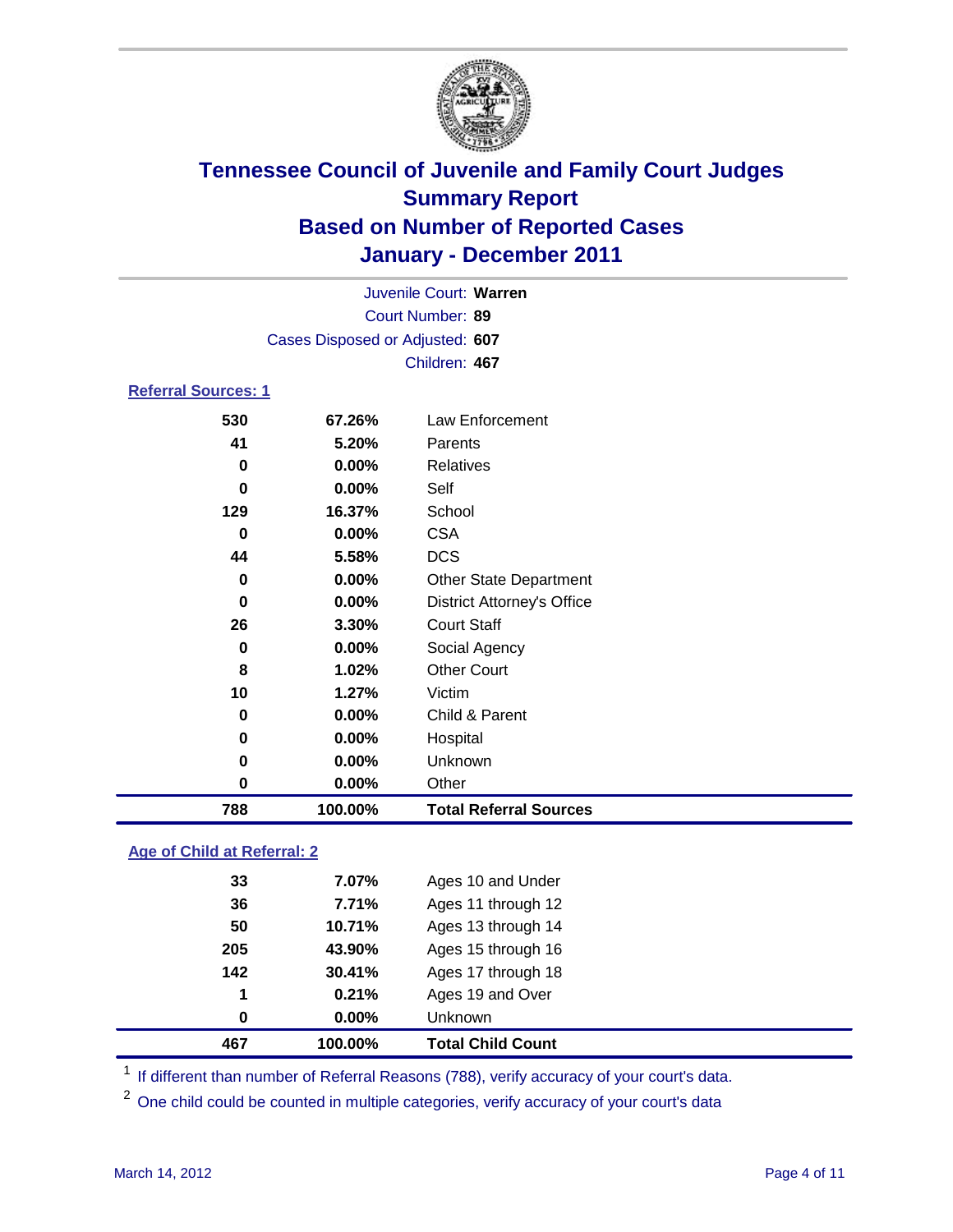

| Juvenile Court: Warren                  |                                 |                          |  |  |
|-----------------------------------------|---------------------------------|--------------------------|--|--|
|                                         |                                 | Court Number: 89         |  |  |
|                                         | Cases Disposed or Adjusted: 607 |                          |  |  |
|                                         |                                 | Children: 467            |  |  |
| Sex of Child: 1                         |                                 |                          |  |  |
| 290                                     | 62.10%                          | Male                     |  |  |
| 177                                     | 37.90%                          | Female                   |  |  |
| $\mathbf 0$                             | 0.00%                           | Unknown                  |  |  |
| 467                                     | 100.00%                         | <b>Total Child Count</b> |  |  |
| Race of Child: 1                        |                                 |                          |  |  |
| 444                                     | 95.07%                          | White                    |  |  |
| 10                                      | 2.14%                           | African American         |  |  |
| 1                                       | 0.21%                           | Native American          |  |  |
| 3                                       | 0.64%                           | Asian                    |  |  |
| 9                                       | 1.93%                           | Mixed                    |  |  |
| $\mathbf 0$                             | 0.00%                           | Unknown                  |  |  |
| 467                                     | 100.00%                         | <b>Total Child Count</b> |  |  |
| <b>Hispanic Origin: 1</b>               |                                 |                          |  |  |
| 47                                      | 10.06%                          | Yes                      |  |  |
| 420                                     | 89.94%                          | No                       |  |  |
| $\mathbf 0$                             | 0.00%                           | Unknown                  |  |  |
| 467                                     | 100.00%                         | <b>Total Child Count</b> |  |  |
| <b>School Enrollment of Children: 1</b> |                                 |                          |  |  |
| 462                                     | 98.93%                          | Yes                      |  |  |
| 5                                       | 1.07%                           | <b>No</b>                |  |  |
| $\bf{0}$                                | 0.00%                           | Unknown                  |  |  |
| 467                                     | 100.00%                         | <b>Total Child Count</b> |  |  |

One child could be counted in multiple categories, verify accuracy of your court's data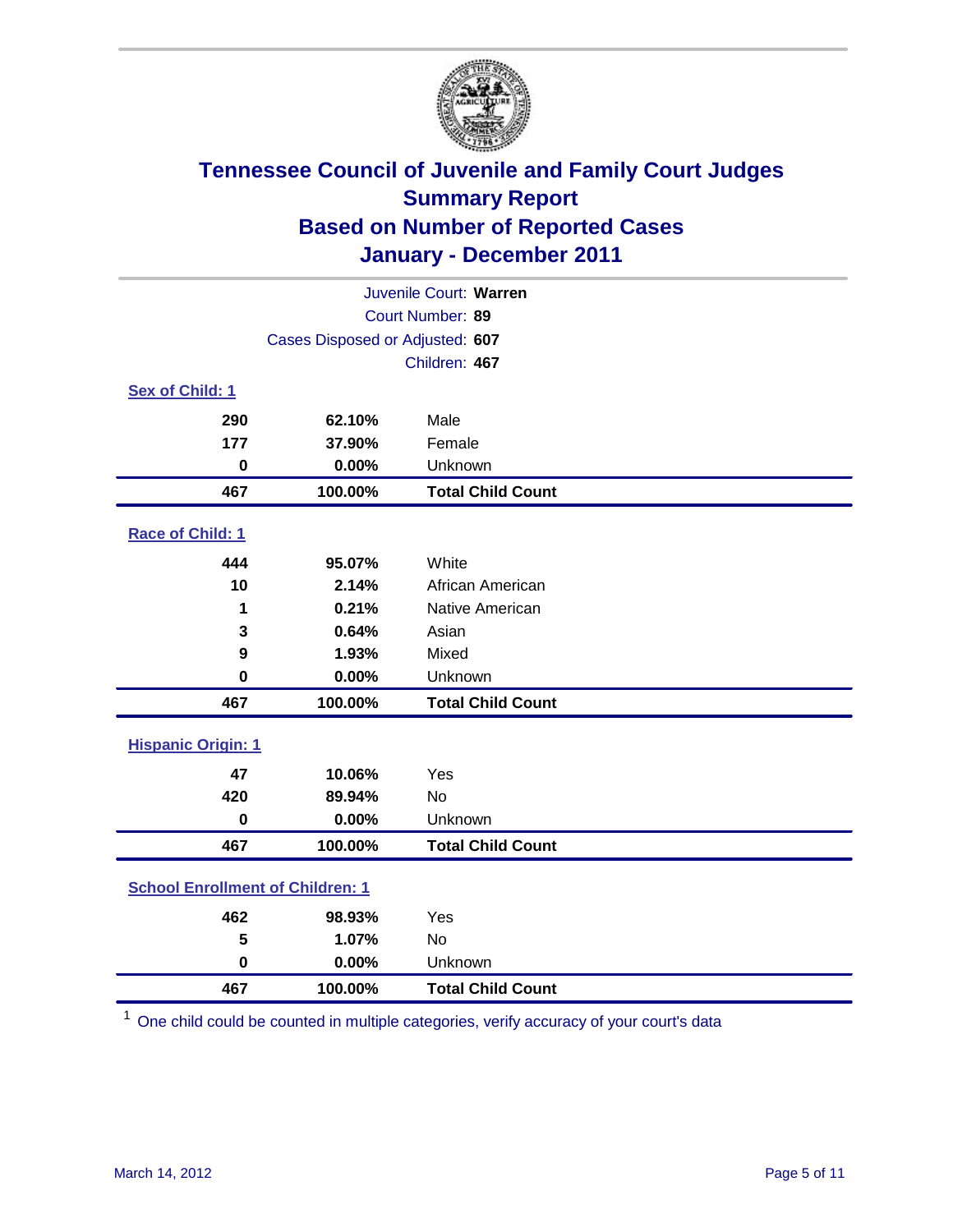

Court Number: **89** Juvenile Court: **Warren** Cases Disposed or Adjusted: **607** Children: **467**

#### **Living Arrangement of Child at Time of Referral: 1**

| 0<br>1<br>3<br>0<br>0 | $0.00\%$<br>0.21%<br>0.64%<br>0.00%<br>0.00% | In a Residential Center<br>In an Institution<br>Independent<br>Unknown<br>Other |  |
|-----------------------|----------------------------------------------|---------------------------------------------------------------------------------|--|
|                       |                                              |                                                                                 |  |
|                       |                                              |                                                                                 |  |
|                       |                                              |                                                                                 |  |
|                       |                                              |                                                                                 |  |
|                       |                                              |                                                                                 |  |
| $\mathbf{2}$          | 0.43%                                        | In a Group Home                                                                 |  |
| $\mathbf{2}$          | 0.43%                                        | With Foster Family                                                              |  |
| $\mathbf{2}$          | 0.43%                                        | With Adoptive Parents                                                           |  |
| 30                    | 6.42%                                        | <b>With Relatives</b>                                                           |  |
| 38                    | 8.14%                                        | With Father                                                                     |  |
| 217                   | 46.47%                                       | With Mother                                                                     |  |
| 7                     | 1.50%                                        | With Mother and Stepfather                                                      |  |
| 5                     | 1.07%                                        | With Father and Stepmother                                                      |  |
|                       | 34.26%                                       | With Both Biological Parents                                                    |  |
|                       | 160                                          |                                                                                 |  |

#### **Type of Detention: 2**

| 607 | 100.00%  | <b>Total Detention Count</b> |  |
|-----|----------|------------------------------|--|
| 0   | 0.00%    | Other                        |  |
| 566 | 93.25%   | Does Not Apply               |  |
| 0   | $0.00\%$ | Unknown                      |  |
| 0   | $0.00\%$ | Psychiatric Hospital         |  |
| 0   | 0.00%    | Jail - No Separation         |  |
| 0   | $0.00\%$ | Jail - Partial Separation    |  |
| 0   | $0.00\%$ | Jail - Complete Separation   |  |
| 41  | 6.75%    | Juvenile Detention Facility  |  |
| 0   | $0.00\%$ | Non-Secure Placement         |  |
|     |          |                              |  |

<sup>1</sup> One child could be counted in multiple categories, verify accuracy of your court's data

<sup>2</sup> If different than number of Cases (607) verify accuracy of your court's data.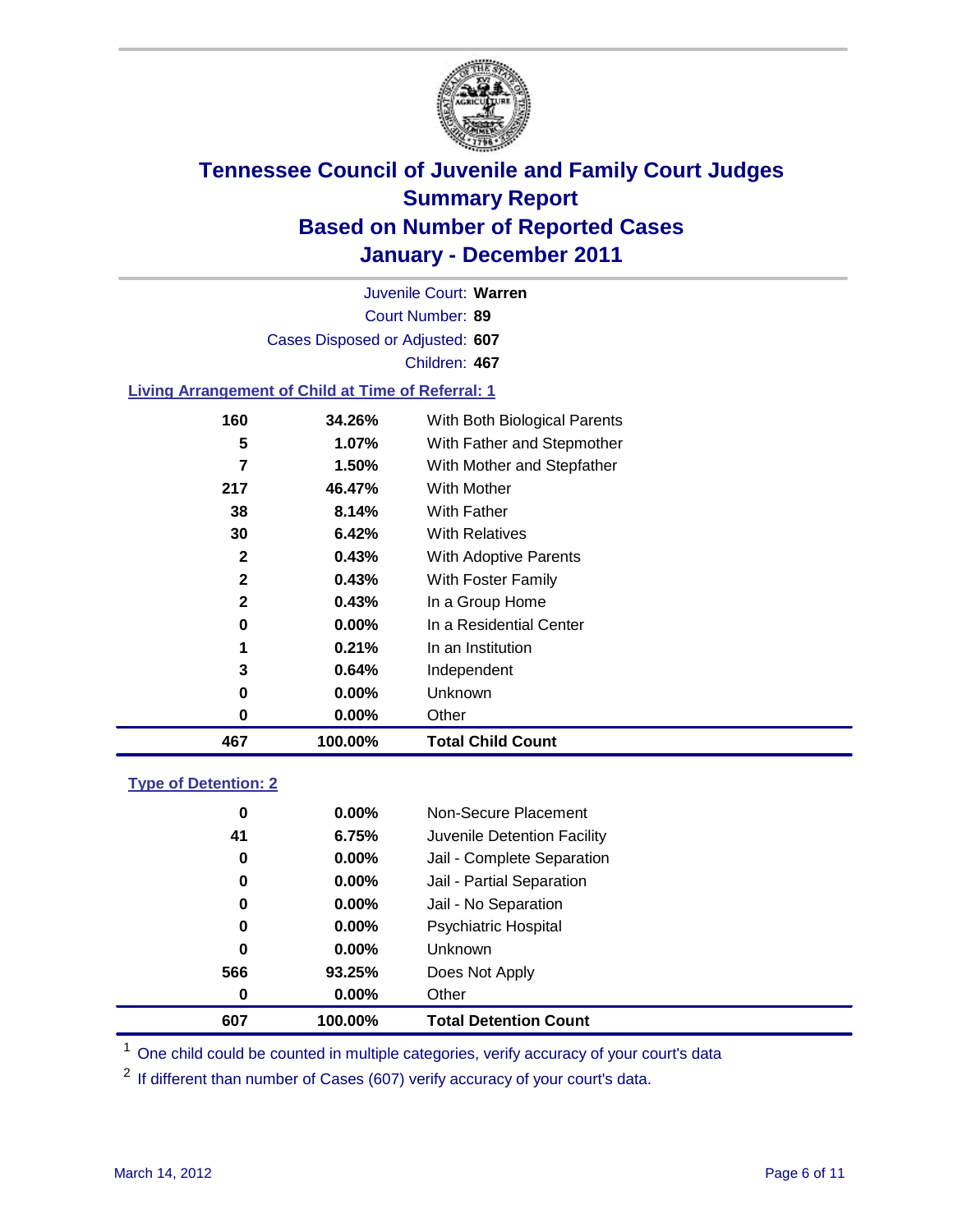

|                                                    | Juvenile Court: Warren          |                                      |  |  |  |
|----------------------------------------------------|---------------------------------|--------------------------------------|--|--|--|
|                                                    | Court Number: 89                |                                      |  |  |  |
|                                                    | Cases Disposed or Adjusted: 607 |                                      |  |  |  |
| Children: 467                                      |                                 |                                      |  |  |  |
| <b>Placement After Secure Detention Hearing: 1</b> |                                 |                                      |  |  |  |
| 33                                                 | 5.44%                           | Returned to Prior Living Arrangement |  |  |  |
| 1                                                  | 0.16%                           | Juvenile Detention Facility          |  |  |  |
| 0                                                  | 0.00%                           | Jail                                 |  |  |  |
| 7                                                  | 1.15%                           | Shelter / Group Home                 |  |  |  |
| $\bf{0}$                                           | 0.00%                           | <b>Foster Family Home</b>            |  |  |  |
| 0                                                  | 0.00%                           | <b>Psychiatric Hospital</b>          |  |  |  |
| 0                                                  | 0.00%                           | Unknown                              |  |  |  |
| 566                                                | 93.25%                          | Does Not Apply                       |  |  |  |
| 0                                                  | 0.00%                           | Other                                |  |  |  |
| 607                                                | 100.00%                         | <b>Total Placement Count</b>         |  |  |  |
| <b>Intake Actions: 2</b>                           |                                 |                                      |  |  |  |
|                                                    |                                 |                                      |  |  |  |
| 479                                                | 60.79%                          | <b>Petition Filed</b>                |  |  |  |
| $\bf{0}$                                           | 0.00%                           | <b>Motion Filed</b>                  |  |  |  |
| 273                                                | 34.64%                          | <b>Citation Processed</b>            |  |  |  |
| $\bf{0}$                                           | 0.00%                           | Notification of Paternity Processed  |  |  |  |
| 12                                                 | 1.52%                           | Scheduling of Judicial Review        |  |  |  |
| $\bf{0}$                                           | 0.00%                           | Scheduling of Administrative Review  |  |  |  |
| 0                                                  | 0.00%                           | Scheduling of Foster Care Review     |  |  |  |
| $\bf{0}$                                           | 0.00%                           | Unknown                              |  |  |  |
| $\bf{0}$                                           | 0.00%                           | Does Not Apply                       |  |  |  |
| 24                                                 | 3.05%                           | Other                                |  |  |  |
| 788                                                | 100.00%                         | <b>Total Intake Count</b>            |  |  |  |

<sup>1</sup> If different than number of Cases (607) verify accuracy of your court's data.

<sup>2</sup> If different than number of Referral Reasons (788), verify accuracy of your court's data.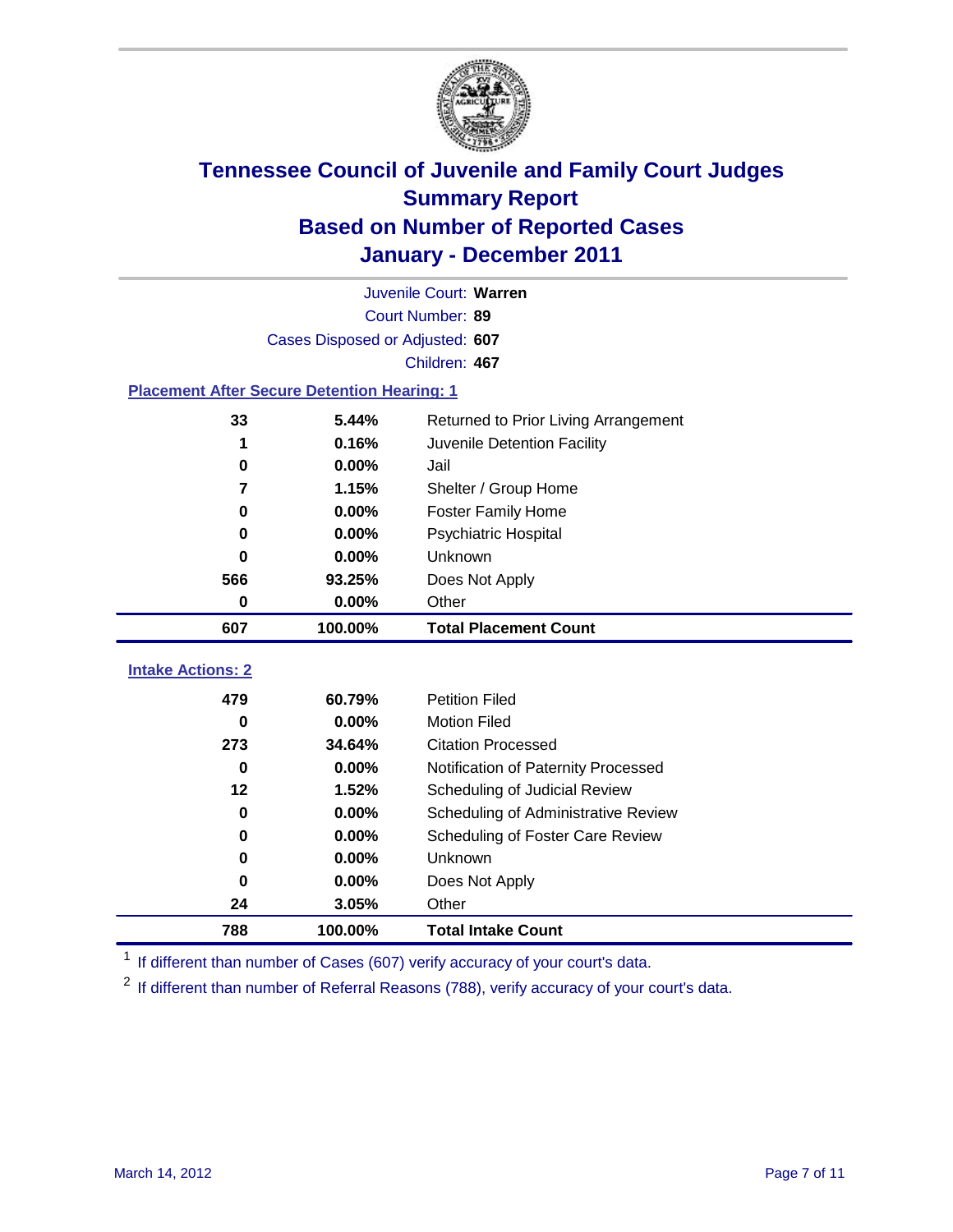

Court Number: **89** Juvenile Court: **Warren** Cases Disposed or Adjusted: **607** Children: **467**

#### **Last Grade Completed by Child: 1**

| $\bf{0}$                                | 0.00%    | Too Young for School         |  |
|-----------------------------------------|----------|------------------------------|--|
| $\bf{0}$                                | 0.00%    | Preschool                    |  |
| 7                                       | 1.50%    | Kindergarten                 |  |
| 5                                       | 1.07%    | 1st Grade                    |  |
| 4                                       | 0.86%    | 2nd Grade                    |  |
| 3                                       | 0.64%    | 3rd Grade                    |  |
| 9                                       | 1.93%    | 4th Grade                    |  |
| 17                                      | 3.64%    | 5th Grade                    |  |
| 13                                      | 2.78%    | 6th Grade                    |  |
| 21                                      | 4.50%    | 7th Grade                    |  |
| 41                                      | 8.78%    | 8th Grade                    |  |
| 100                                     | 21.41%   | 9th Grade                    |  |
| 149                                     | 31.91%   | 10th Grade                   |  |
| 78                                      | 16.70%   | 11th Grade                   |  |
| 9                                       | 1.93%    | 12th Grade                   |  |
| 1                                       | 0.21%    | Non-Graded Special Ed        |  |
| 0                                       | 0.00%    | <b>GED</b>                   |  |
| 0                                       | 0.00%    | Graduated                    |  |
| 10                                      | 2.14%    | <b>Never Attended School</b> |  |
| 0                                       | 0.00%    | Unknown                      |  |
| 0                                       | $0.00\%$ | Other                        |  |
| 467                                     | 100.00%  | <b>Total Child Count</b>     |  |
| <b>Enrolled in Special Education: 1</b> |          |                              |  |

| 467 | 100.00%  | <b>Total Child Count</b> |  |
|-----|----------|--------------------------|--|
| 0   | $0.00\%$ | Unknown                  |  |
| 417 | 89.29%   | No                       |  |
| 50  | 10.71%   | Yes                      |  |
|     |          |                          |  |

One child could be counted in multiple categories, verify accuracy of your court's data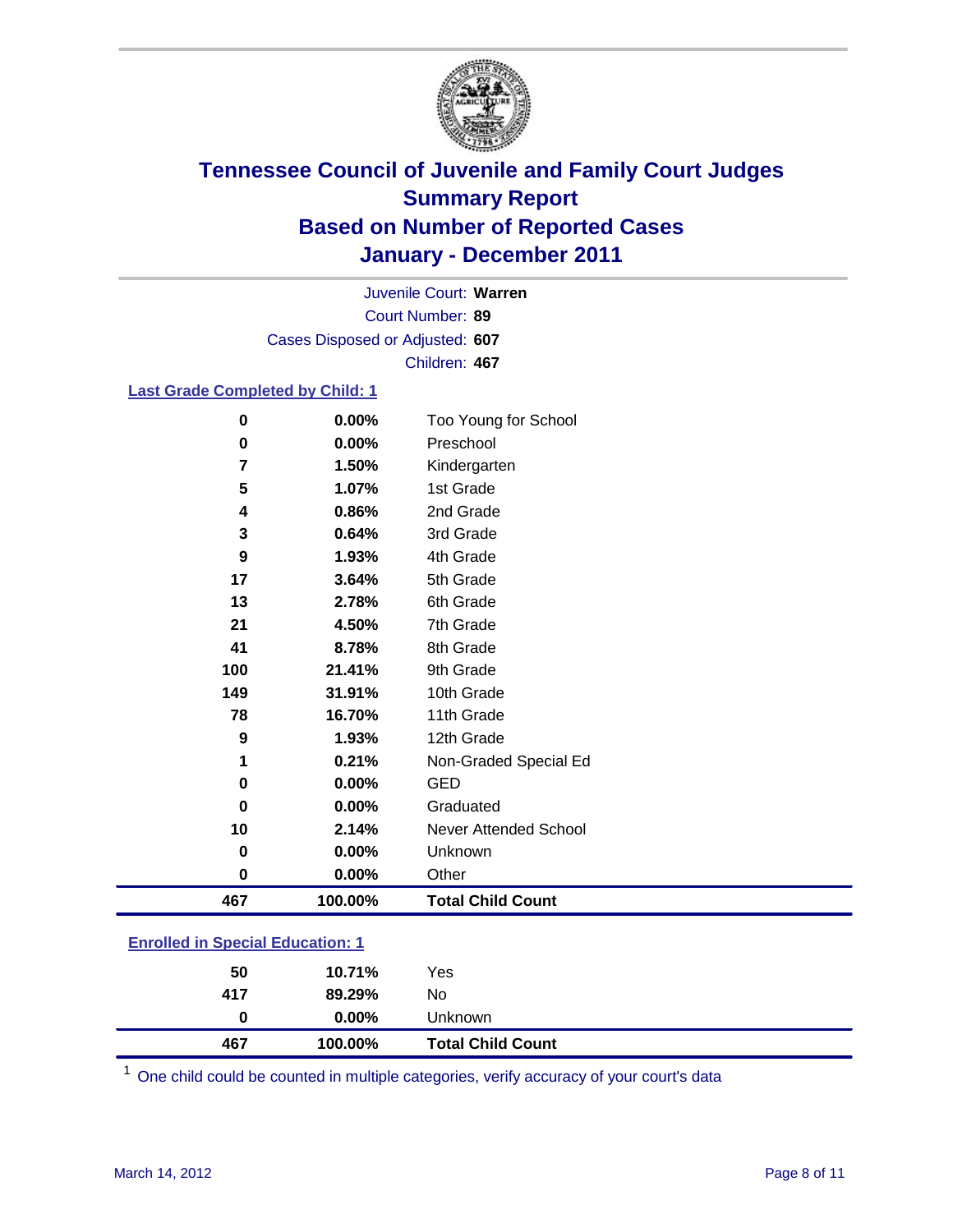

| Juvenile Court: Warren |                                 |                           |  |  |
|------------------------|---------------------------------|---------------------------|--|--|
|                        |                                 | Court Number: 89          |  |  |
|                        | Cases Disposed or Adjusted: 607 |                           |  |  |
|                        |                                 | Children: 467             |  |  |
|                        | <b>Action Executed By: 1</b>    |                           |  |  |
| 700                    | 88.83%                          | Judge                     |  |  |
| 0                      | $0.00\%$                        | Magistrate                |  |  |
| 88                     | 11.17%                          | <b>YSO</b>                |  |  |
| 0                      | $0.00\%$                        | Other                     |  |  |
| 0                      | 0.00%                           | Unknown                   |  |  |
| 788                    | 100.00%                         | <b>Total Action Count</b> |  |  |

#### **Formal / Informal Actions: 1**

| 44  | 5.58%    | Dismissed                                        |
|-----|----------|--------------------------------------------------|
| 0   | $0.00\%$ | Retired / Nolle Prosequi                         |
| 251 | 31.85%   | <b>Complaint Substantiated Delinquent</b>        |
| 396 | 50.25%   | <b>Complaint Substantiated Status Offender</b>   |
| 0   | 0.00%    | <b>Complaint Substantiated Dependent/Neglect</b> |
| 0   | $0.00\%$ | <b>Complaint Substantiated Abused</b>            |
| 0   | $0.00\%$ | <b>Complaint Substantiated Mentally III</b>      |
| 88  | 11.17%   | Informal Adjustment                              |
| 0   | $0.00\%$ | <b>Pretrial Diversion</b>                        |
| 0   | $0.00\%$ | <b>Transfer to Adult Court Hearing</b>           |
| 0   | $0.00\%$ | Charges Cleared by Transfer to Adult Court       |
| 0   | $0.00\%$ | Special Proceeding                               |
| 8   | 1.02%    | <b>Review Concluded</b>                          |
| 0   | $0.00\%$ | Case Held Open                                   |
| 1   | 0.13%    | Other                                            |
| 0   | $0.00\%$ | <b>Unknown</b>                                   |
| 788 | 100.00%  | <b>Total Action Count</b>                        |

<sup>1</sup> If different than number of Referral Reasons (788), verify accuracy of your court's data.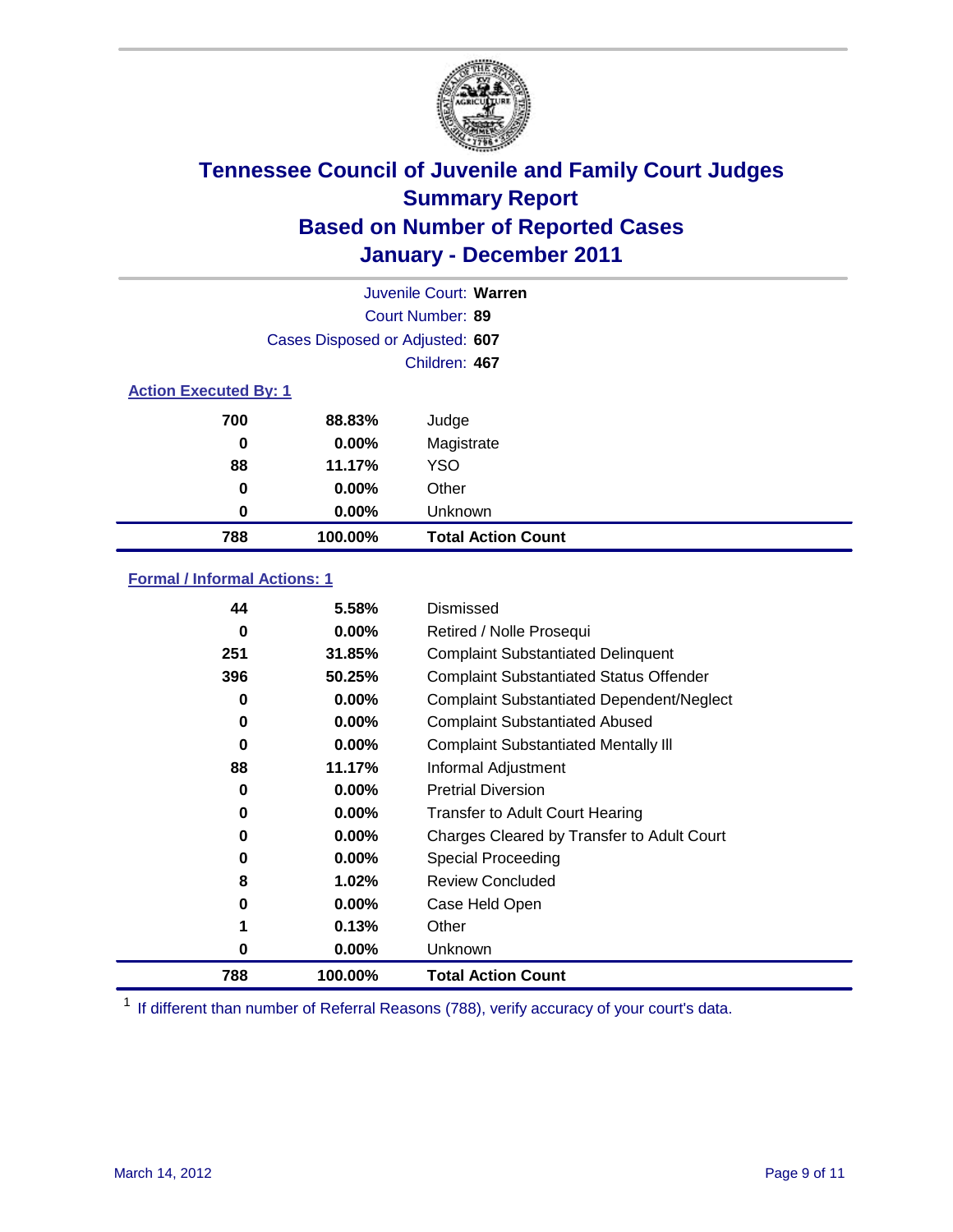

|                       |                                 | Juvenile Court: Warren                                |
|-----------------------|---------------------------------|-------------------------------------------------------|
|                       |                                 | Court Number: 89                                      |
|                       | Cases Disposed or Adjusted: 607 |                                                       |
|                       |                                 | Children: 467                                         |
| <b>Case Outcomes:</b> |                                 | There can be multiple outcomes for one child or case. |
| 36                    | 1.47%                           | <b>Case Dismissed</b>                                 |
| 1                     | 0.04%                           | Case Retired or Nolle Prosequi                        |
| 91                    | 3.71%                           | Warned / Counseled                                    |
| 10                    | 0.41%                           | <b>Held Open For Review</b>                           |
| 48                    | 1.96%                           | Supervision / Probation to Juvenile Court             |
| 0                     | 0.00%                           | <b>Probation to Parents</b>                           |
| 0                     | 0.00%                           | Referral to Another Entity for Supervision / Service  |
| 110                   | 4.49%                           | Referred for Mental Health Counseling                 |
| 68                    | 2.78%                           | Referred for Alcohol and Drug Counseling              |
| 0                     | 0.00%                           | <b>Referred to Alternative School</b>                 |
| 0                     | 0.00%                           | Referred to Private Child Agency                      |
| 180                   | 7.35%                           | Referred to Defensive Driving School                  |
| 0                     | 0.00%                           | Referred to Alcohol Safety School                     |
| 0                     | 0.00%                           | Referred to Juvenile Court Education-Based Program    |
| 182                   | 7.43%                           | Driver's License Held Informally                      |
| 0                     | 0.00%                           | <b>Voluntary Placement with DMHMR</b>                 |
| 0                     | 0.00%                           | <b>Private Mental Health Placement</b>                |
| 1                     | 0.04%                           | <b>Private MR Placement</b>                           |
| 1                     | 0.04%                           | Placement with City/County Agency/Facility            |
| 0                     | 0.00%                           | Placement with Relative / Other Individual            |
| 427                   | 17.43%                          | Fine                                                  |
| 409                   | 16.69%                          | <b>Public Service</b>                                 |
| 19                    | 0.78%                           | Restitution                                           |
| 0                     | 0.00%                           | <b>Runaway Returned</b>                               |
| 91                    | 3.71%                           | No Contact Order                                      |
| 6                     | 0.24%                           | Injunction Other than No Contact Order                |
| 37                    | 1.51%                           | <b>House Arrest</b>                                   |
| 121                   | 4.94%                           | <b>Court Defined Curfew</b>                           |
| 1                     | 0.04%                           | Dismissed from Informal Adjustment                    |
| 0                     | 0.00%                           | <b>Dismissed from Pretrial Diversion</b>              |
| 4                     | 0.16%                           | Released from Probation                               |
| 0                     | 0.00%                           | <b>Transferred to Adult Court</b>                     |
| 0                     | $0.00\%$                        | <b>DMHMR Involuntary Commitment</b>                   |